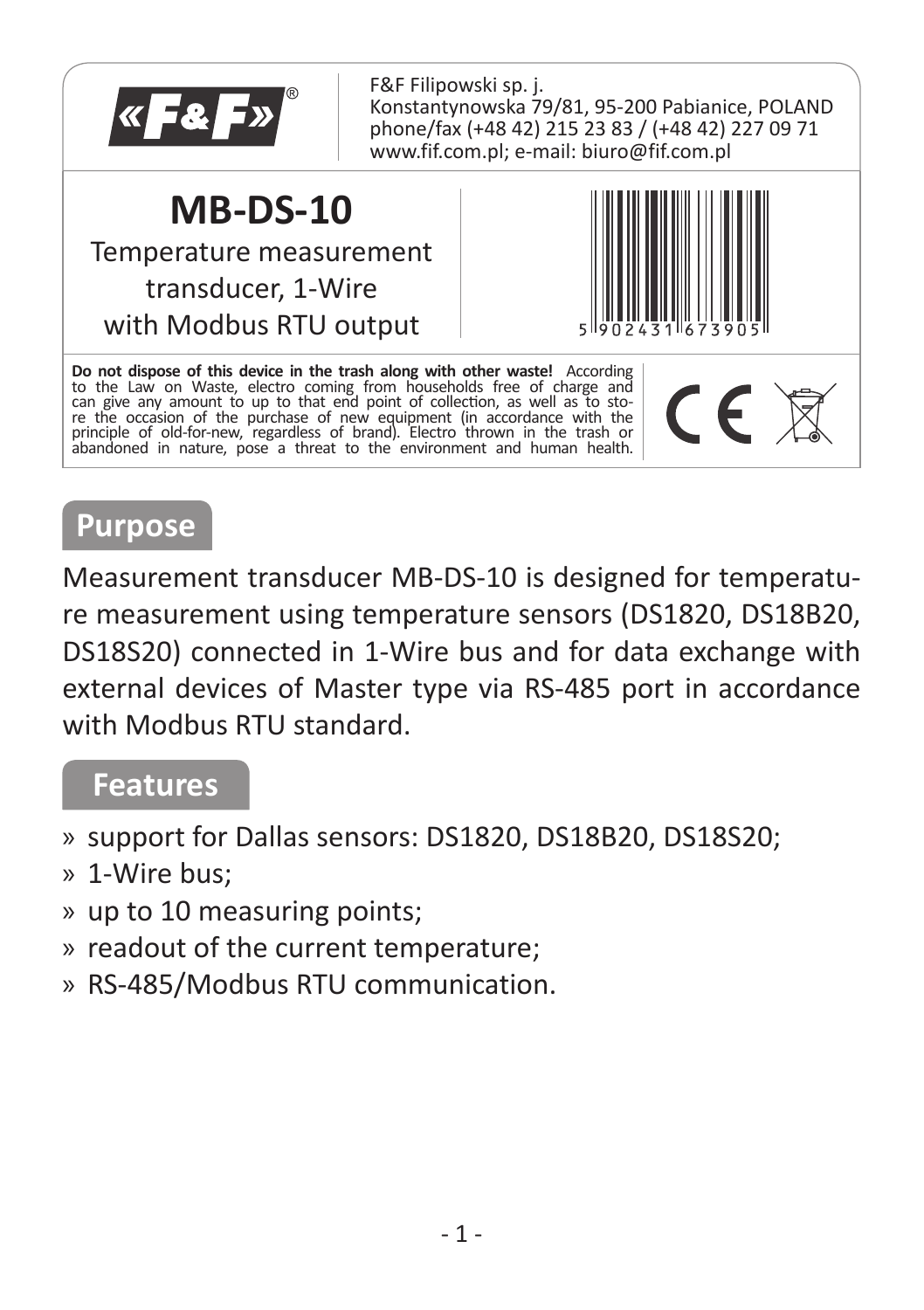# **Functioning**

The module continuously measures temperatures using external sensors. Readout of registered temperature values, setting of all measurement, communication and data exchange parameters are carried out through the RS-485 port using the Modbus RTU communication protocol. The switching on of the supply voltage is indicated by the green U LED.

The correct data exchange between the module and the other device is indicated by the yellow Tx LED.

The module works with the following 3-wire digital sensors: DS1820, DS18B20, DS18S20.

Dedicated temperature probe made by F&F: RT-4 probe. The probe is sold separately.

## **Device description**



- $A$  nower supply
- B Modbus RTU data exchange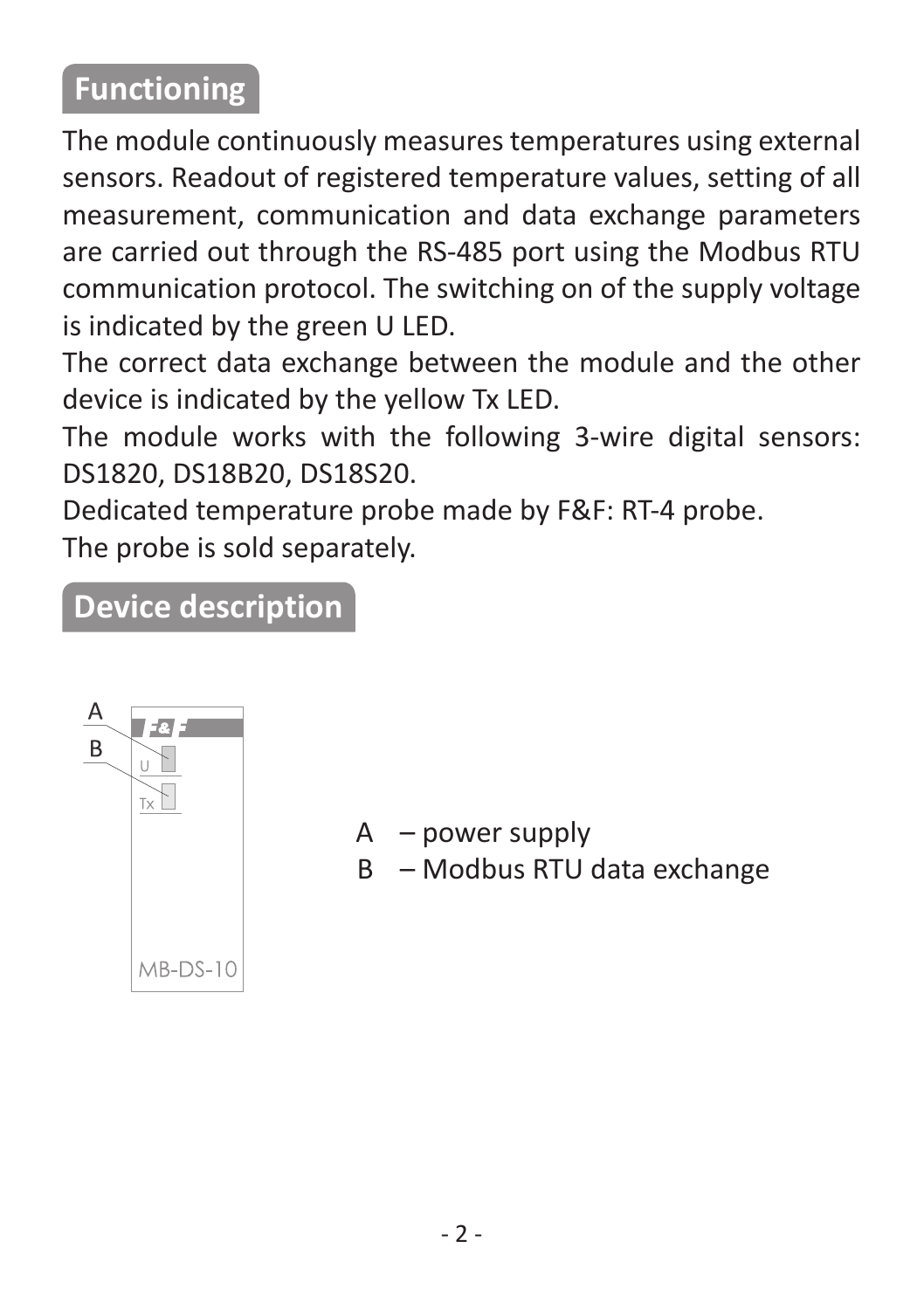## **Terminals description**



# **Mounting**

The use of anti-interference and surge filters (such as OP-230) is recommended.

It is recommended to use shielded twisted-pair cables to connect the module to another device.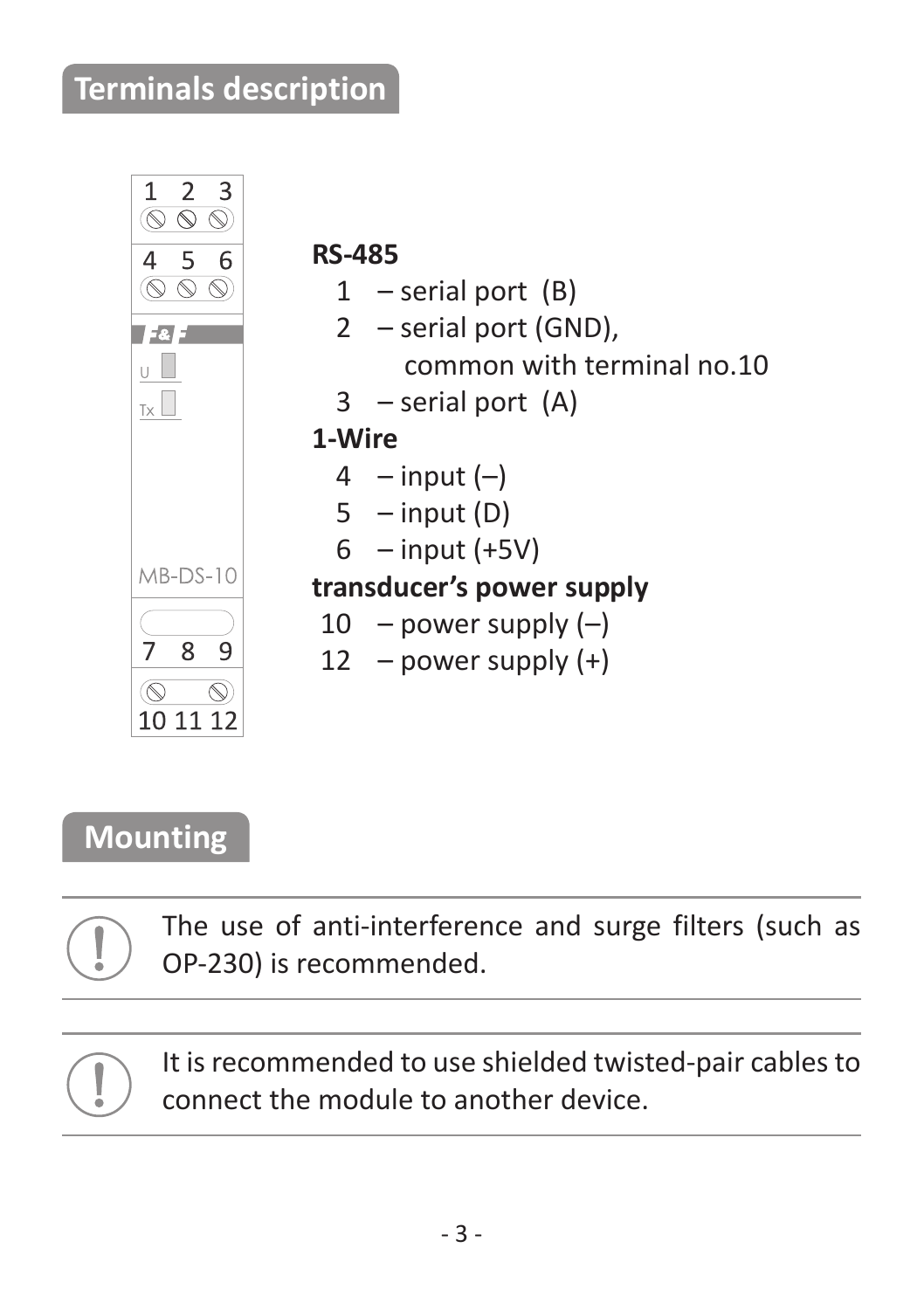



Do not install the module in the immediate vicinity of high-power electric receivers, electromagnetic measuring instruments, phase power control devices and other devices that may cause interference.

- 1. Before installing the module, set the selected Modbus communication parameters and measurement options.
- 2. Disconnect the power supply in distribution box.
- 3. Install the module on the rail.
- 4. Connect the module power supply to terminals 10-12 as indicated.
- 5. Connect the 1-2-3 (port RS-485) signal output to the Master device output.
- 6. Connect the 1-Wire bus to the terminals according to the markings.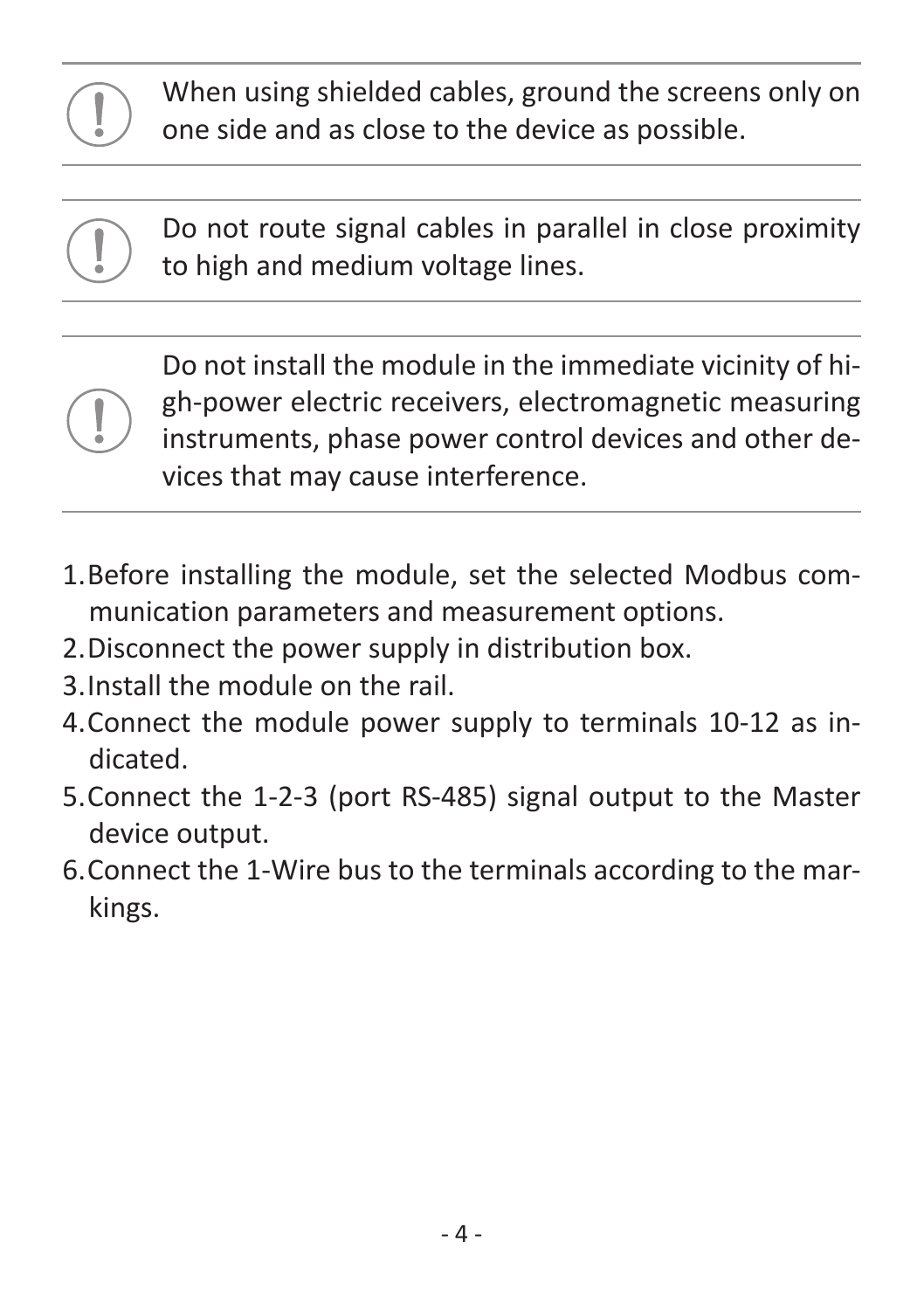# **Communication settings reset**

A coding switch is available under the module casing.

- 1. Turn off the power supply.
- 2. Remove the front panel of the module.
- 3. Set on switch 9.
- 4. Turn on the power and switch to 0 within 3 s.



## **1-Wire standard**

The MB-DS-10 uses an electronic 1-Wire Master system that allows small and large 1-Wire networks to be built in serial, branch and star bus topologies with a length or radius of up to 500 m. For more information follow the links on the product sub-page of our website www.fif.com.pl.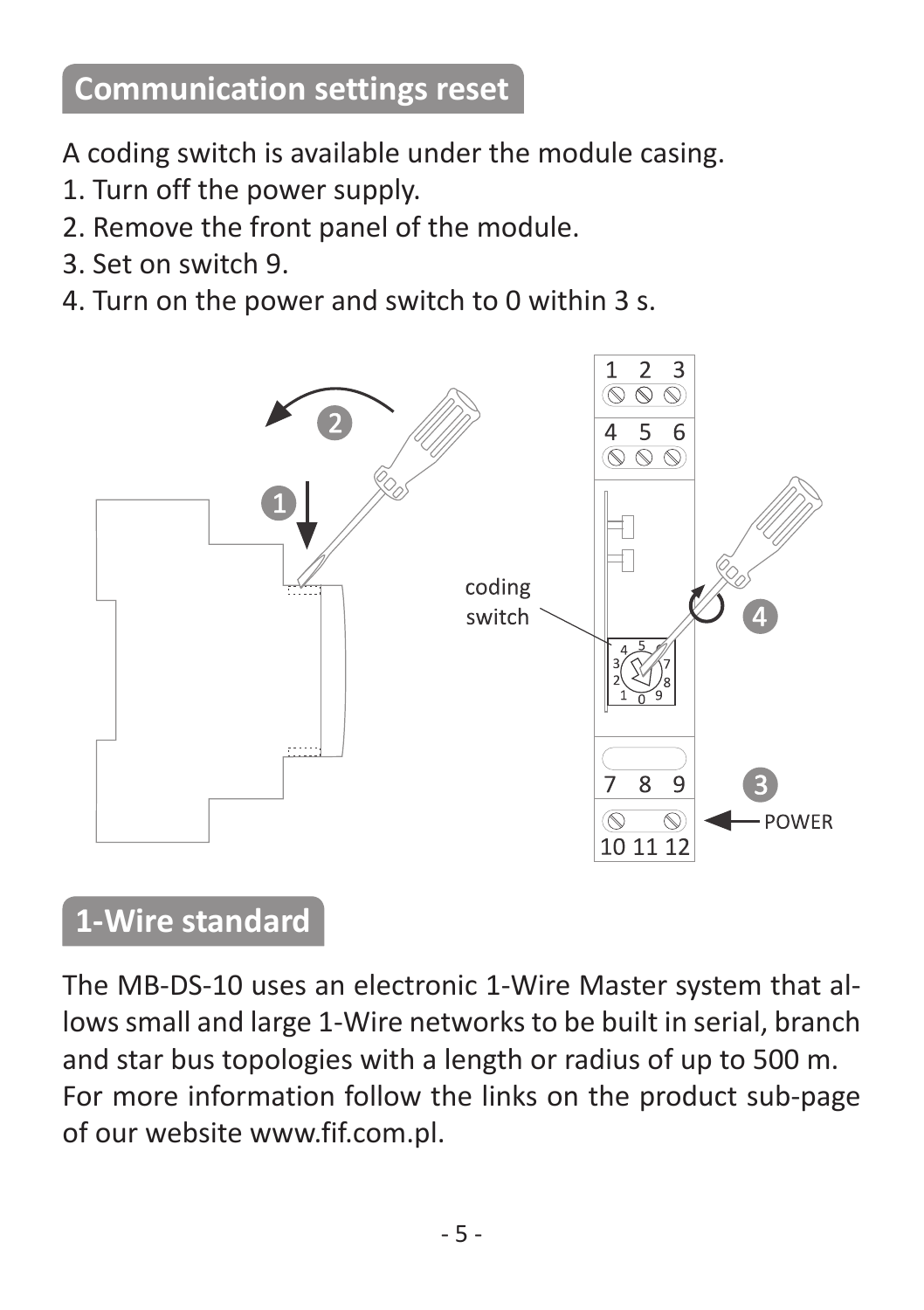# **Modbus RTU protocol parameters**

## **Communication parameters**

| Protocol                                    | Modbus RTU                                                                                                                                                                                                                                                                                              |
|---------------------------------------------|---------------------------------------------------------------------------------------------------------------------------------------------------------------------------------------------------------------------------------------------------------------------------------------------------------|
| Operating mode                              | Slave                                                                                                                                                                                                                                                                                                   |
| Port settings<br>(factory settings)         | Number of bits per second: 1200, 2400,<br>4800, 9600, 19200, 38400, 57600, 115200<br>Data bits: 8<br>Parity: NONE, EVEN, ODD<br>Start bits: 1<br>Stop bits: 1, 2                                                                                                                                        |
| Network address range<br>(factory settings) | $1\div 245$ (30)                                                                                                                                                                                                                                                                                        |
| Command codes                               | 3: Read the values of a group of registers<br>(0×03 - Read Holding Register)<br>4: Reading of input registers<br>(0×04 - Read Holding Register)<br>6: Set the value of a single register<br>(0×06) - Write Single Registers)<br>16: Writing to multiple registers<br>(0×10) - Write Multiple Registers) |
| Max. frequency of<br>queries                | 5 Hz                                                                                                                                                                                                                                                                                                    |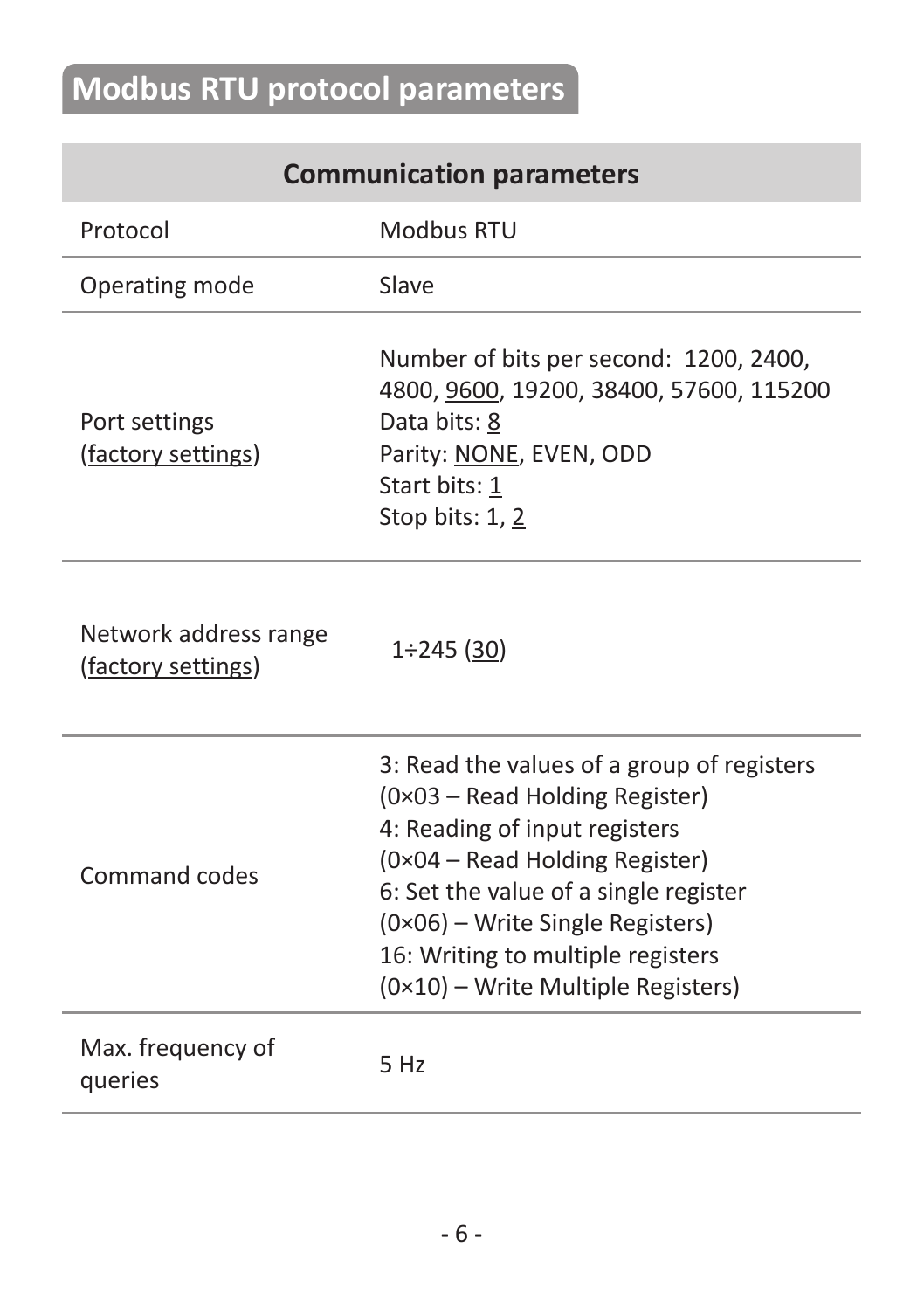|                   | <b>Registers</b>                                                                                                                  |       |             |         |
|-------------------|-----------------------------------------------------------------------------------------------------------------------------------|-------|-------------|---------|
| address           | description                                                                                                                       | func. | type        | atrrib. |
| 1000<br>÷<br>1009 | Sensor temperature value<br>$1 \div 10 \times 0.1$<br>(register 1000 -> sensor 1;<br>register $1000+x \rightarrow$ sensor $x+1$ ) | 4/04H | sign-<br>ed | R       |

The register values are 16-bit signed integer. High-order bit indicates the sign of the number: 0 - positive number, 1 - negative number. The temperature value is the product of the register value and the multiplier of 0.1.

Example: the value of 215 corresponds to a temperature of 21.5°C.

| 3000 | Write DS sensor address.<br>Value 102<br>Reading:<br>$0$ – write correct:<br>$\neq 0$ – write error.                                                 | 3/03H<br>16/10H | int | R/W |
|------|------------------------------------------------------------------------------------------------------------------------------------------------------|-----------------|-----|-----|
| 3001 | DS sensor address: $1\div30$                                                                                                                         | 3/03H<br>16/10H | int | R/W |
|      | DS sensor address: write two registers at the same time:<br>a) write the value 102 to register 3000,<br>b) write the sensor number to register 3001. |                 |     |     |
| 256  | Read current and write new<br>Modbus address: 1÷145 (30)                                                                                             | 3/03H<br>6/06H  | int | R/W |
| 257  | Read current and<br>write the baud rate:<br>0:1200/1:2400/2:4800/<br>3:9600/4:19200/5:38400/<br>6:57600/7:115200                                     | 3/03H<br>6/06H  | int | R/W |

*continued on next page*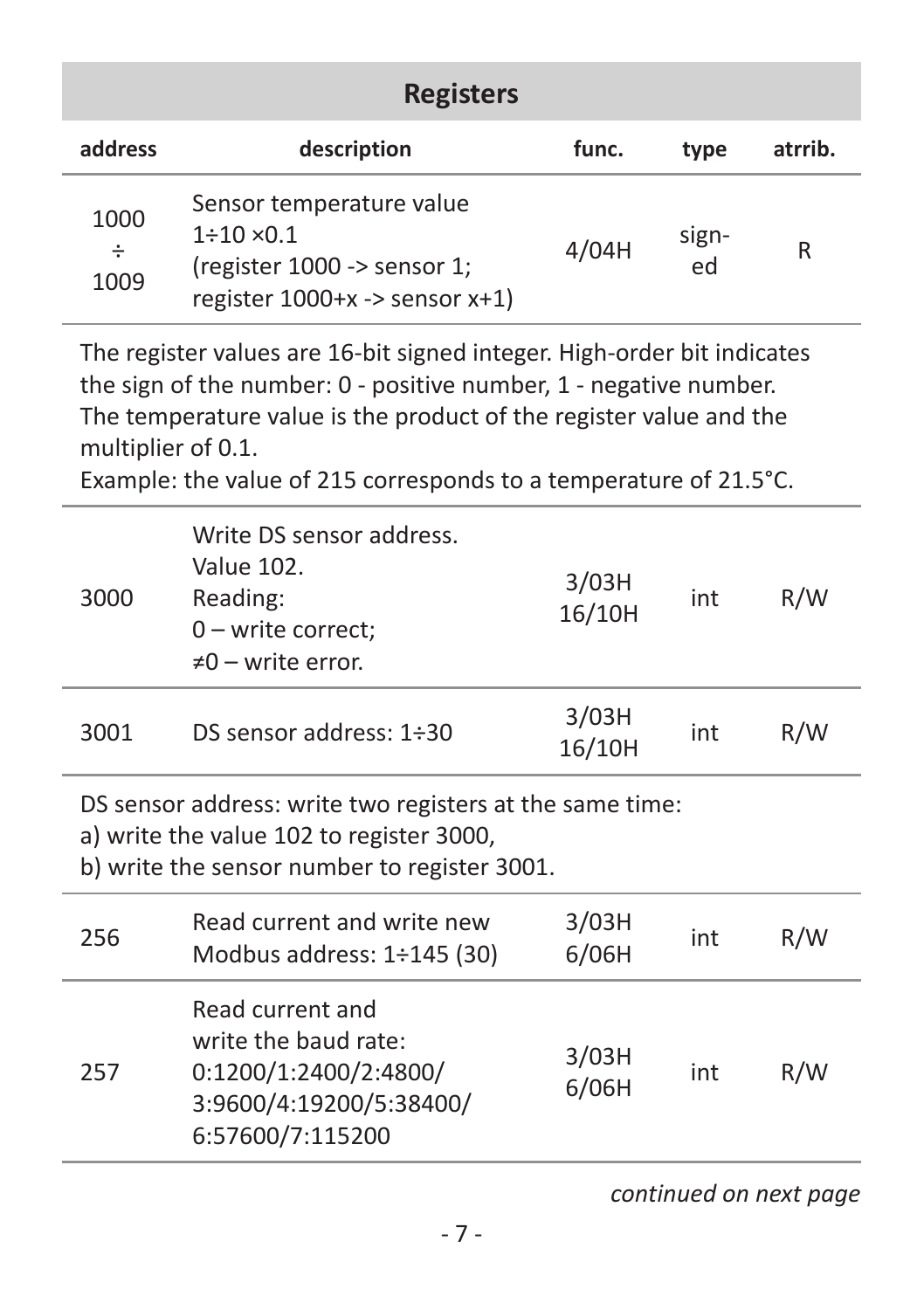|         | Registers cont.                                                           |                |      |         |  |  |
|---------|---------------------------------------------------------------------------|----------------|------|---------|--|--|
| address | description                                                               | function       | type | atrrib. |  |  |
| 258     | Read current and write new<br>parity value:<br>0:NONE/1:EVEN/2:ODD        | 3/03H<br>6/10H | int  | R/W     |  |  |
| 259     | Read current and write new<br>number of stop bits:<br>0:NONE/1:EVEN/2:ODD | 3/03H<br>6/10H | int  | R/W     |  |  |

#### **Note!**

Changes in communication parameters (baud rate, number of stop bits, parity) are only taken into account only after the power is restarted.

Legend: R – read, W – write

## **Adressing DS sensors**

- 1. Connect one sensor to input terminals 4-5-6.
- 2. Set the register values: for 3000 code 102, and for 3001 preset sensor address from the range of 1÷10.
- 3. Write the set values at the same time.
- 4. After at least 1 s, read register 3000. Value 0: sensor search and addressing successful; ≠0 (any value other than zero): addressing error.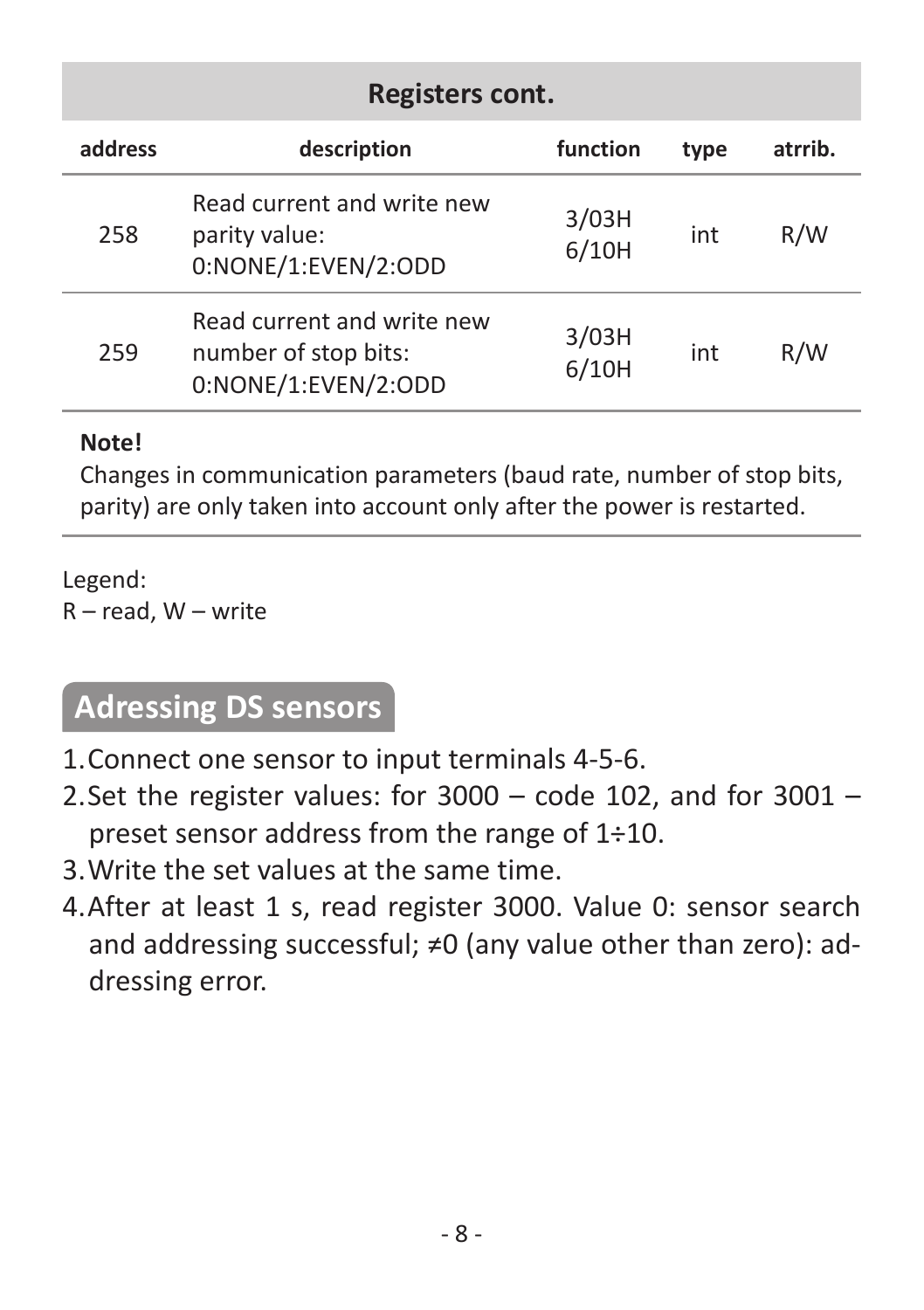# **MB Config service program**

Service program for quick configuration of communication and module operation parameters and for addressing DS sensors. Program available on the device page or in the "Downloads" tab on the website www.fif.com.pl.

|                                                                                                                                                | EEE MB Config          |  |                    |                 |              |                       |         | $\times$ |
|------------------------------------------------------------------------------------------------------------------------------------------------|------------------------|--|--------------------|-----------------|--------------|-----------------------|---------|----------|
| Port:                                                                                                                                          | COM4                   |  | Urządzenie:        | <b>MR-DS-10</b> | $\checkmark$ | Jezyk:                | Polski  | Pomoc    |
|                                                                                                                                                |                        |  |                    | Próbkuj         |              |                       |         |          |
|                                                                                                                                                | Parametry komunikacji  |  |                    |                 |              | Temperatura czujników |         |          |
|                                                                                                                                                | 30<br>Adres:           |  |                    |                 | #1:          | 26.1                  |         |          |
| 9600<br>Predkość:                                                                                                                              |                        |  |                    | #2i             | 26.5         |                       |         |          |
|                                                                                                                                                | Parzystość:            |  | <b>NONE</b>        |                 |              | #3:                   | 26.5    |          |
|                                                                                                                                                | Bity stopu:            |  | 2                  |                 |              | #4:                   |         |          |
|                                                                                                                                                | Ustaw nowe parametry   |  |                    |                 |              | #5:                   | ۰.      |          |
|                                                                                                                                                | Konfiguracja czujników |  |                    |                 |              | #6:                   | $\sim$  |          |
| Moduł MR-DS-x jest przeznaczony<br>wyłącznie do użytku z cyfrowymi<br>czujnikami temperatury DS18B20 i<br>umożliwia podłączenie do x czujników |                        |  |                    | #7:             |              |                       |         |          |
|                                                                                                                                                |                        |  |                    | #8:             |              |                       |         |          |
| Przed skonfigurowaniem czujnika<br>podłącz tylko jeden czujnik<br>gdy zasilanie jest wyłączone!                                                |                        |  |                    | #9:             |              |                       |         |          |
|                                                                                                                                                |                        |  |                    | #10.            |              |                       |         |          |
|                                                                                                                                                |                        |  | Konfiguruj czujnik |                 | $\Box$ Cykl  |                       | Odpytaj |          |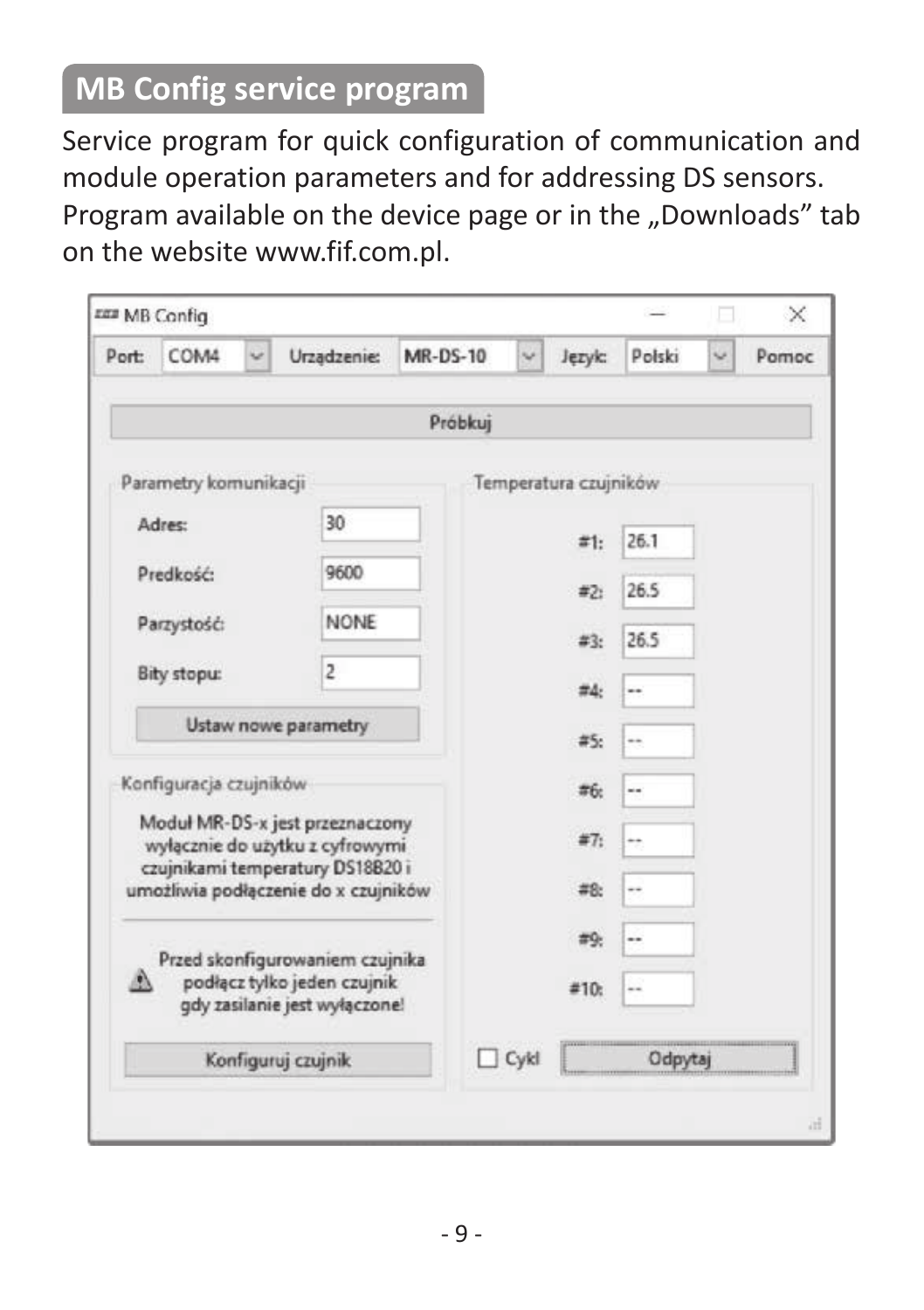## **Technical data**

measurement range -55÷125°C maximum mesurement error ±1°C temperature sensor type DS1820, DS18B20, DS18S20 port RS-485 communication protocol Modbus RTU operating mode Slave power indication<br>
power indication indication<br>
communication indication<br>
growthen the set of the vellow LED<br>
vellow LED communication indication communication parameters baud rate (adjustable) 1200÷115200 bits/s data bits 8 stop bits 1/1.5/2 parity bits **EVEN/ODD/NONE** address 1÷247 power consumption 0.3 W working temperature  $-20 \div 50^{\circ}$ C terminal 2.5mm<sup>2</sup> screw terminals tightening torque 0.4 Nm dimensions 1 module (18 mm) mounting on TH-35 rail

power supply 9÷30 V DC protection level and in the set of the IP20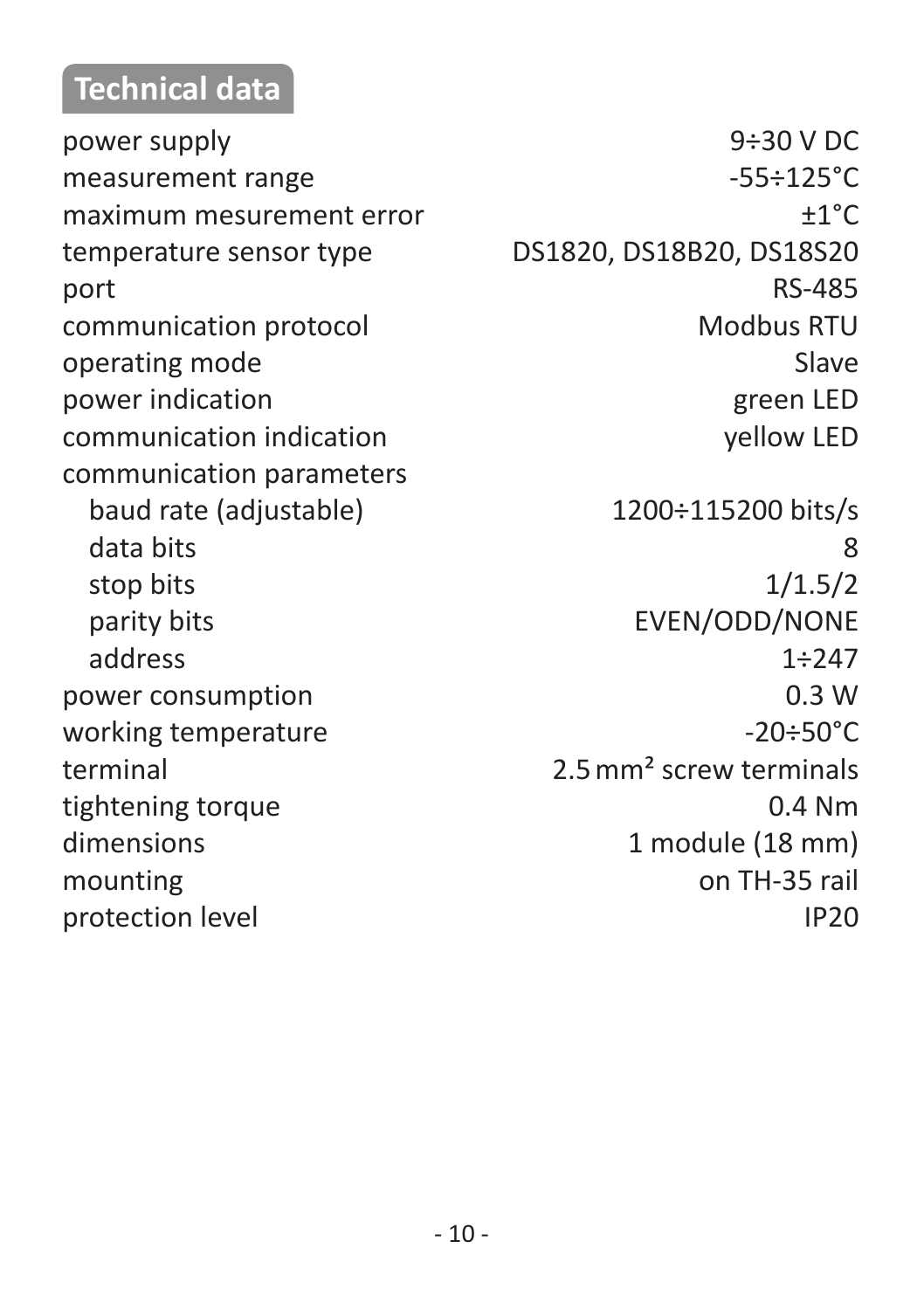# **Warranty**

F&F products are covered by a 24-month warranty from the date of purchase. The warranty is only valid with proof of purchase. Contact your dealer or contact us directly.

## **CE declaration**

F&F Filipowski sp. j. declares that the device is in conformity with the essential requirements of The Low Voltage Directive (LVD) 2014/35/EU.

The CE Declaration of Conformity, along with the references to the standards in relation to which conformity is declared, can be found at www.fif.com.pl on the product page: www.fif.com.pl from the product subpage.